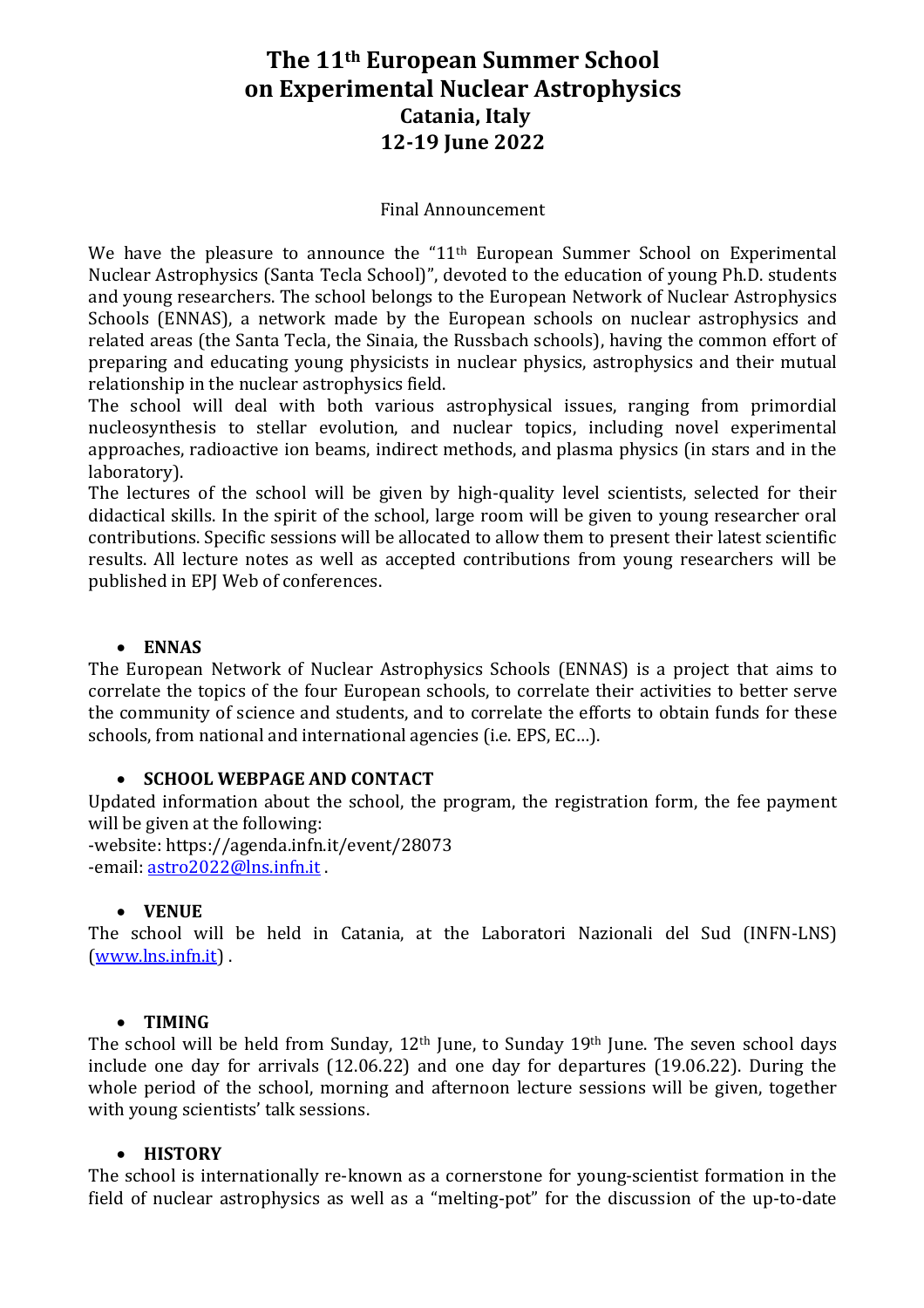research activity. The previous editions of the school took place in 2001, 2003, 2005, 2007, 2009, 2011, 2013, 2015, 2017 and 2019. Traditionally, particular attention is devoted to the participation of voung students of less-favoured countries.

### **PRELIMINARY SCIENTIFIC PROGRAM**

Primordial Nucleosynthesis **Stellar Evolution** Hydrostatic and Explosive Nucleosynthesis Plasmas in stars and the laboratory Detectors and Facilities for Nuclear Astrophysics Experiments with rare and radioactive isotopes Indirect Methods for Nuclear Astrophysics

### • **LIST OF CONFIRMED SPEAKERS**

P. Adsley, D. Balabanski, B. Bastin, D. Bemmerer, R. deBoer, C. Bertulani, A. Bonasera, R. Buompane, M. Busso, S. Cristallo, A. Cvetinovic, G. D'Agata, C. Iliadis, G. Imbriani, J. Josè, K.L. Kratz, C. Massimi, M. Mazzocco, D. Mengoni, G. Meynet, S. Palmerini, G. Petringa, S. Romano, D. Santonocito, L. Trache, S. Typel, M. Williams, H. Yamaguchi.

The final version of the program is available on the school webpage.

### • **CONTRIBUTIONS BY YOUNG RESEARCHERS**

About 30 abastracts from young researchers have been selected for oral contributions. The detailed program can be found at the school webpage.

### • **PUBLIC LECTURE**

A public lecture will be held by one most influent scientists and renown in the last decades, prof. Jocelyn Bell **(Mansfield College, University of Oxford)** whose discoveries led the world scientific community to a new era. The lecture is confirmed for June 15<sup>th</sup>.

### • **ACCOMODATION & PAYMENTS**

Granted students and lectures will be lodged at Hotel BORGO VERDE, close to the LNS (+39095 7141693 http://hotelborgoverde.it/). Other solutions are on charge of the participants according to his/her needs.

The registration fee is 300  $\epsilon$  (which will cover the school expenses as well social activities as well as the proceedings). Hotel booking and fee payment can be fixed with Mr. Alfio Romeo (Shogun Travel Angency, a.romeo@shougun.it).

The venue of the school is the Laboratori Nazionali del SUD (INFN-LNS), directly located in Catania. School buses will daily pick up school participants at the NETTUNO Hotel (https://www.hotel-nettuno.it/) about 8:20 each morning before the start of the morning session and drive back at the end of the afternoon session.

A large number of restaurants, full price range and taste, is present in downtown Catania within walking distances from the hotel.

Fee for accompanying persons is 100  $\epsilon$  which will cover school trip, welcome cocktail and social dinner.

The registration fee and the hotel booking "at a special rate" have to be paid in advance via the school travel agent, Mr. Alfio Romeo at the following email: a.romeo@shougun.it.